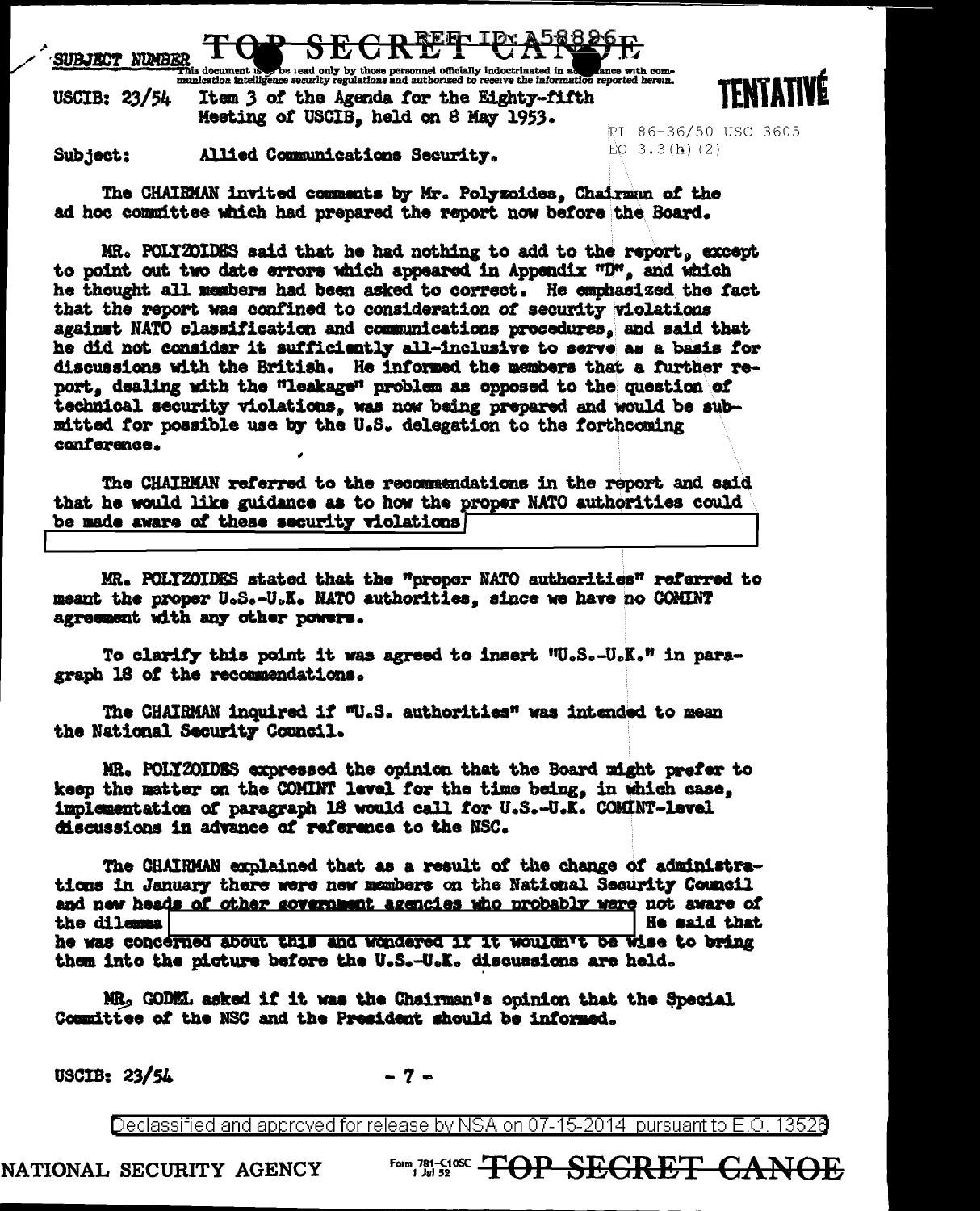This document is to be read only by those personnel officially indoctrinated in accordance with com-<br>munication intelligence security regulations and authorized to receive the information reported herein. USCIB: 23/54

The CHAIRMAN replied in the affirmative, adding that it might be unwise to arrive at a position at the COMINT level which was not in line with the thinking of the President and the Secretaries of State and Dafense.

 $GR$   $R$   $R$   $T$   $L$  $P$   $A$   $5839$   $9$ 

In the ensuing discussion it was brought out that the Under Secretary of State was familiar with the situation by virtue of his recent chairmanship of USCIB, and that the President, while Supreme Allied Commander in Europe, had been aware of the problem; however, it was agreed that the problem would be new to the Secretaries of State and Defense.

MR. GODEL asked if the Chairman had in mind a formal or an informal approach to the Secretary of Dafense.

The CHAIRMAN replied that either would be satisfactory, suggesting that it might be best to discuss the matter informally with the President and the two secretaries after a meeting of the NSC. He said that, if such were done. USCIB's recommendations in the matter would undoubtedly be requested. Accordingly, he suggested that a brief of the problem be prepared for possible use in this regard.

It was suggested that such a paper should be prepared by the Executive Committee.

GENERAL CANINE, commenting upon the problem raised by the Chairman. said that he had somewhat different views. He pointed out that there was no U.S. COMSEC Board in existence and that USCIB had taken certain actions to prevent a vacuum in the COMSEC field - such actions being taken not as an inherent responsibility, but as a responsibility through default. He recalled that an attempt had been made in the past to have the policy question of COMINT versus COMSEC resolved by NSC decision; however, the NSC had expressed its desire to consider each specific case on its merits. He concluded by stating his opinion that USCIB was not the final authority in COMSEC matters.

In reply to the Chairman's inquiry, GENERAL CANINE said that his comments should not be construed as an objection to the suggested procedure. He merely wanted to suggest, he said, that those who were to be briefed be told that the Board was not the final U.S. COMSEC authority, and, consequently, was acting in an ad hoc capacity.

GENERAL CARELL suggested that the membership of a U.S. COMSEC Board should parallel that of USCIB, thus enabling the same members to act with authority in either of the two fields and avoiding the necessity of USCIB acting as a "special pleader" when it presents security problems to the NSC.

ADMIRAL ESPE recalled the tripartite security committee which had been established before the change in administrations, and said that he

 $USCIB: 23/54$ 

 $-8-$ 

NATIONAL SECURITY AGENCY

**Form, 781-CIOSC - THAP SECRET CANOE**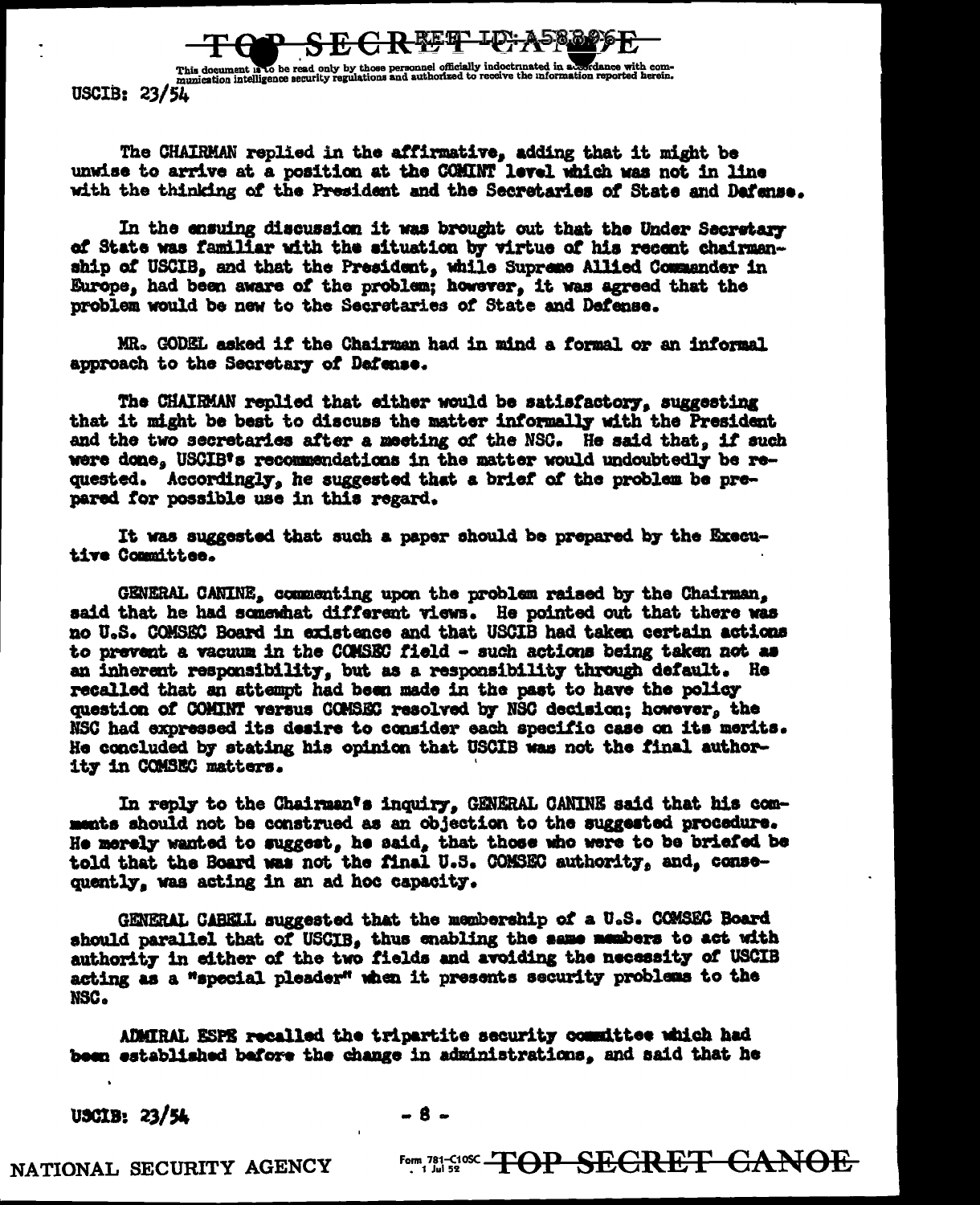

USCIB: 23/54 This document is so be read only by those personnel officially indoctrinated in a stance with com-<br>USCIB: 23/54 munication intelligence security regulations and authorized to receive the information reported h

PL 86-36/50 USC 3605 EO  $3.3(h)(2)$ 

thought a second security survey had been made by the committee last October to determine what improvements had been made in French general security as a result of the committee's earlier recommendations. He suggested that similar security studies of other countries would be required to insure that information given them (dealing with the inadequacy of their own communications security) would be closely held.

MR. POLYZOIDES stated that the foreign country of primary concern was France. in that the previous BRUSA discussions and the resulting report. which had been approved by NSC, dealt only with the French problem. He also stated that our recent exchange with U.K. authorities was the first indication that the coming conference discussions would extend beyond the French problem to include consideration of the general aspects of approaches to other countries. It was his opinion that the Board would not be in a position to make a presentation to NSC until the discussions had been held and certain decisions reached at that level.

Referring to the French problem, the CHAIRMAN again expressed his concern that the present NSC members might not be aware of the action taken by their predecessors. He suggested that the importance of the problem might warrant resubmission to the NSC.

MR. ARMSTRONG reviewed the history of the French problem and indicated that the impending conference, which would consider, inter alia, the timing of an approach to the French, had been proposed by the British on the basis of the second tripartite report, which had revealed certain improvements in general security on the part of the French. He agreed that it might be well to refer the problem to the special committee of the NSC for reaffirmation. He suggested that a brief paper reviewing the problem be prepared by the Executive Committee for Board approval.

CAPTAIN TAYLOR, explaining that the Executive Committee membership had not yet been established, suggested in the interest of obtaining prompt action, that the paper be prepared by Mr. Polyzoides' committee.

MR. POLYZOIDES expressed his willingness to undertake the preparation of such a paper if the Board agreed upon this course of action. He added that the additional reports being prepared by his committee should be available by the end of next week.

The members discussed USCIB consideration of the additional reports in advance of the conference and agreed that a special meeting of the Board for this purpose would be called later in the month. It was agreed that the question of briefing the NSC would be given further consideration after the committee report had been studied.

USCIB:  $23/54$  $-9-$